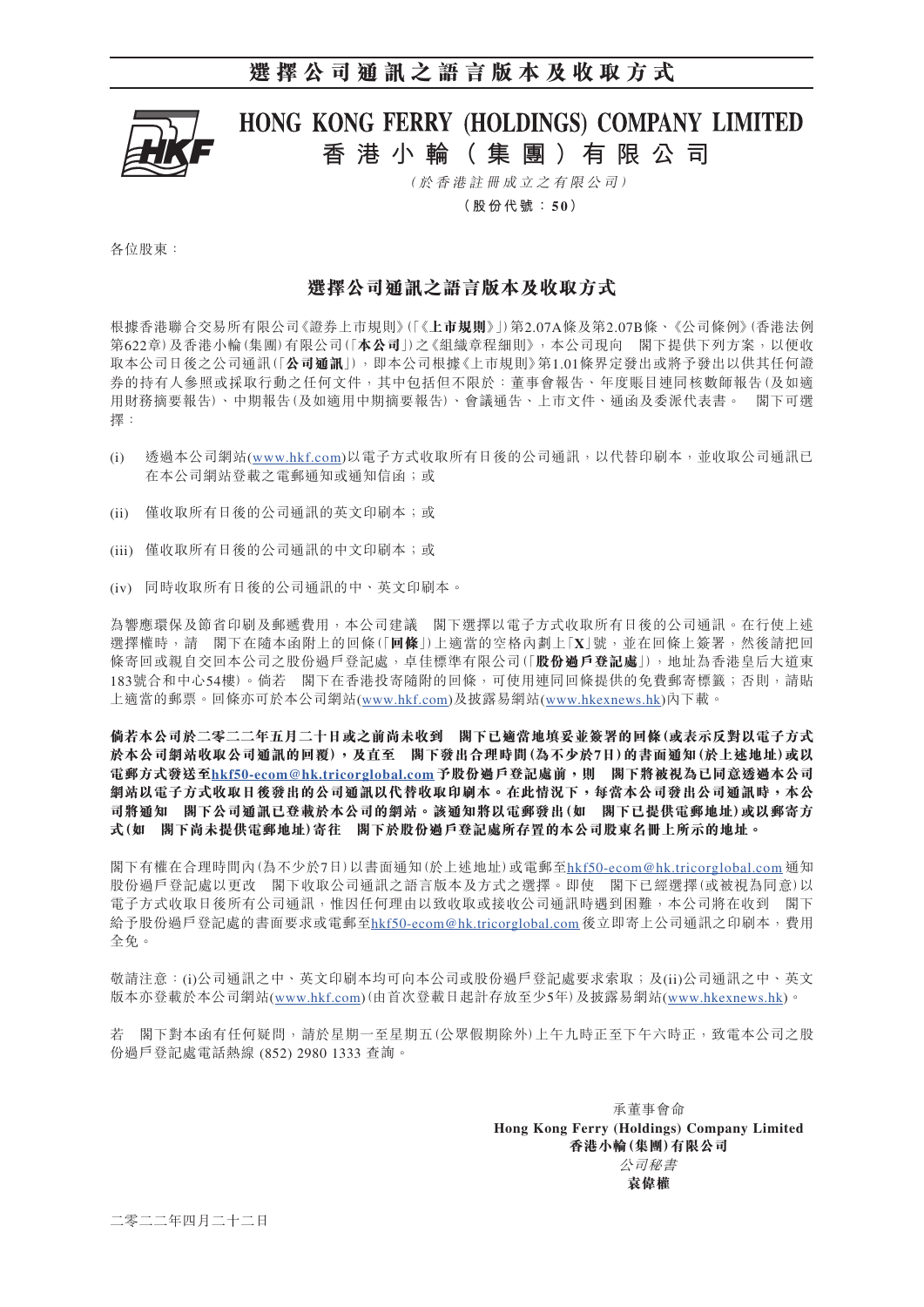### **REPLY FORM 回條**

**To: Hong Kong Ferry (Holdings) Company Limited (the "Company") (Stock Code: 50)** c/o Tricor Standard Limited Level 54, Hopewell Centre, 183 Queen's Road East, Hong Kong

**致: 香港小輪(集團)有限公司 (「本公司」)或(「貴公司」)(股份代號:50)** 經卓佳標準有限公司 香港皇后大道東183號 合和中心54樓

I/We would like to receive all future Corporate Communications\* of the Company (the "**Corporate Communications**") in the manner as indicated below:

本人╱我們希望以下列方式收取 貴公司日後之所有公司通訊\* (「**公司通訊**」):

(Please mark "**X**" in **ONLY ONE** of the following boxes)

( 請從下列選擇中,僅在其中**一個空格**內劃上「**X**」號)

in **electronic form** on the Company's website and receive an email notification or a notification letter of the publication of Corporate Communications on website

(Please provide your email address in the space below, whereupon the Company will send a notification of the availability of the Corporate Communications on the Company's website in the future. If no email address is provided, only a notification letter of the publication of the Corporate Communications on website will be sent instead.); **OR**

瀏覽在本公司網站發出之公司通訊**電子版本**,並收取公司通訊已在網上登載之電郵通知或通知函件

(請在以下位置提供 閣下之電郵地址,本公司會經該電郵地址通知 閣下日後本公司網站登載之公司通訊。如未有提供 電郵地址,則會發出有關公司通訊已在網上登載的通知函件予 閣下。);**或**

| <b>Email</b><br>. .<br>dress<br>$\boldsymbol{d}$ |  |  |  |  |  |  |  |  |  |  |  |  |  |  |  |  |
|--------------------------------------------------|--|--|--|--|--|--|--|--|--|--|--|--|--|--|--|--|
| 電郵地址                                             |  |  |  |  |  |  |  |  |  |  |  |  |  |  |  |  |

Please use BLOCK CAPITALS 請用正楷填寫

to receive the **printed English version** of all future Corporate Communications only; **OR** 僅收取所有日後公司通訊之**英文印刷本**;**或**

 to receive the **printed Chinese version** of all future Corporate Communications only; **OR** 僅收取所有日後公司通訊之**中文印刷本**;**或**

 to receive both **printed English and Chinese versions** of all future Corporate Communications. 同時收取所有日後公司通訊之**英文及中文印刷本**。

| Name(s) of Shareholder(s) <sup>#</sup><br>股東姓名# | $Signature$ <sup>#</sup><br>簽署# |
|-------------------------------------------------|---------------------------------|
| Please use BLOCK CAPITALS 請用正楷填寫                |                                 |
| $Address*$<br>地址#                               |                                 |

Contact telephone number<br>聯絡電話號碼 日期 聯絡電話號碼

# You are required to fill in the details if you download this reply form from the Company's website and the HKEXnews website.

# 假如 閣下從本公司網站及披露易網站下載本回條,請填上有關資料。